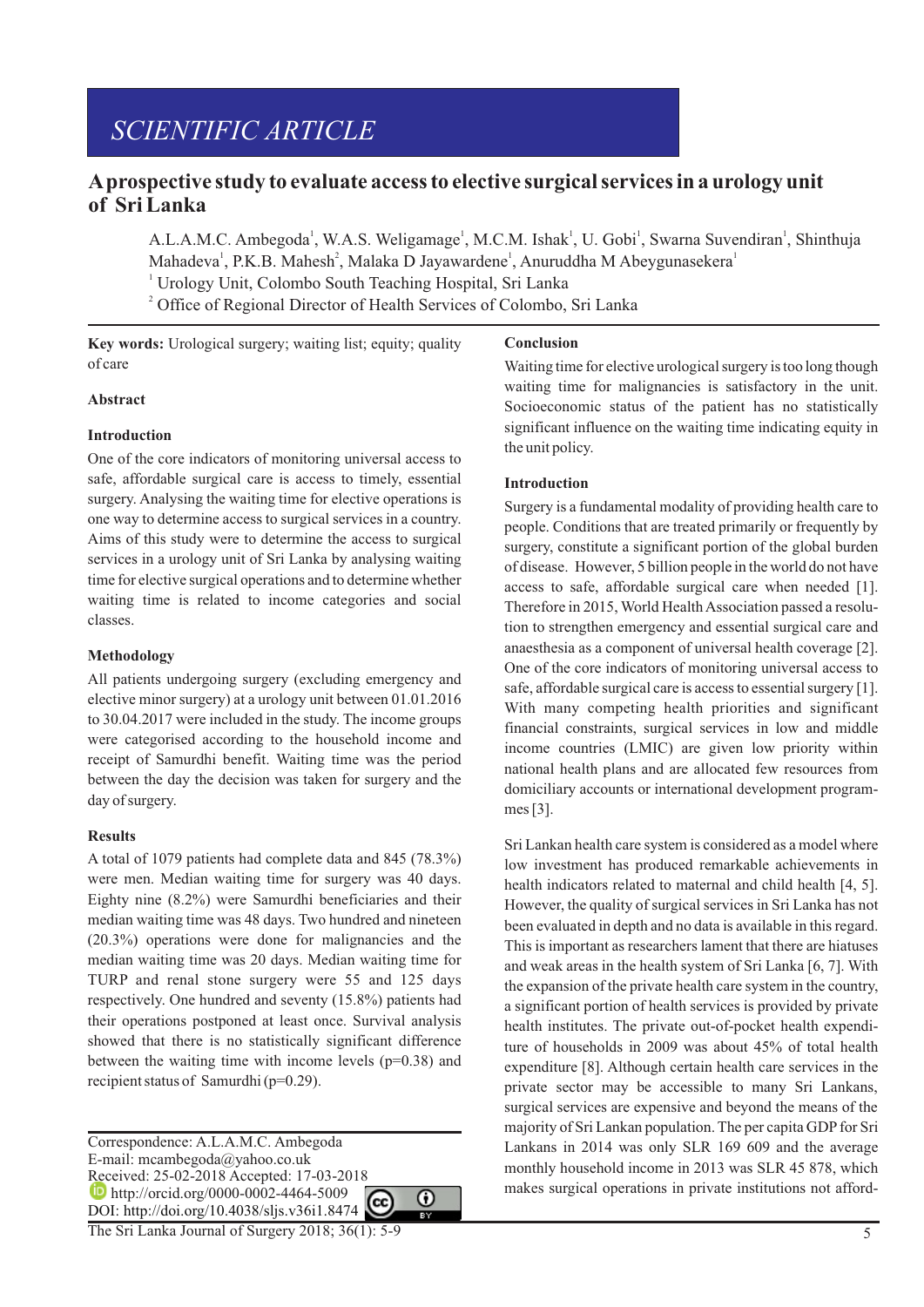able to the majority [9]. Furthermore, private institutions which provide major surgical services are confined to major cities of the country making physical access a difficulty [10].

Analysing the waiting time for operations is one way to determine access to surgical services in a health system. Even the political manifesto of one of the candidates of the 2015 presidential elections who was to be the winner subsequently, promised to reduce the waiting period for surgical services in Sri Lanka [11]. In 2017 the Director General of Health Services of Sri Lanka issued a circular announcing the need to audit waiting time for key operations in all state funded hospitals [12]. This clearly illustrates the importance and relevance of this topic though not identified in depth so far in research studies. Another issue that plague the Sri Lankan health system is inappropriate manipulation of the waiting list by influential third parties i.e. staff members of the institute to fast track patients known to them. This leads to repeated cancellation of patients who deserve surgery but who do not have appropriate contacts. This may result in surgical services not being delivered to many of those who need them the most and threatens the equity of health services provision across the country.

The main objective of our study was to determine access to surgical services in a urology unit of Sri Lanka by calculating the average waiting time for different urological operations and to determine whether there is a significant difference in the waiting time between different income categories and social classes. It is also intended to assess if there is a statistical difference in waiting time for cancer patients versus non cancer patients.

## **Method**

This was a prospective exploratory study conducted at the urology unit in Colombo South Teaching Hospital - Kalubowila from 1st of January 2016 to 30th of April 2017. All patients who were admitted to undergo elective urological surgery were recruited for the study. The surgical operations were categorised according to BUPA (British United Provident Association) classification [13].

Patients who underwent emergency surgery and minor surgery according to the BUPA classification were excluded from the study. Number of days between the decision for surgery was taken and day the surgery was performed considered as the waiting time. Transurethral resection of the prostate gland (TURP) and open pyelolithotomy for staghorn calculi were selected respectively as the index operations to calculate the waiting time among endoscopic and open surgical procedures for non-malignant conditions. The waiting time for surgeries performed for all malignant conditions were analysed irrespective of the type and complexity of the operation.

Data collection was done using a pretested data collection sheet which contained patient demographic details, the surgery, waiting time, income category, if they receive Samurdhi allowance or not, number of postponements and the reason for it. The income groups and social classes were categorised using the data available in Household Income and Expenditure Survey 2012/2013 conducted by the Department of Census and Statistics [14]. Data collection was done by trained medical officers attached to the unit during patient's admission to the ward for surgery.

Data analysis was done by SPSS (Statistical Package for the Social Sciences) version 20. Kaplan Meier survival analysis was performed with Log Rank test. Approval for the study was obtained from the Ethics Review Committee of the Institute.

## **Results**

There were 1759 surgical operations performed during the study period of 16 months. One thousand and eighty four patients were admitted to undergo elective major and intermediate surgeries and were eligible to be included in the study sample. Five data sheets were discarded due to incomplete data. Finally, 1079 cases were selected for the analysis.

There were 845 (78.3%) men. The male to female ratio was 3.6:1. Eight hundred and fifty five patients (79.2%) were from the western province, where the hospital was situated (Table 1). The mean age of the study population was 54.4 years (range 10 to 88 years). Eighty nine patients (8.2%) were Samurdhi beneficiaries. Two hundred and nineteen (20.3%) surgeries were performed for malignancies.

Distribution of patients according to the monthly household income is given in Table 2. Majority of patients (42.5%) had a monthly income between SLR 16000 and 30000 while 285 patients (26.4%) had an income below SLR 15000 per month. Most of the operations ( $n = 909, 84.2\%$ ) were performed without any postponement although fifty one (5%) operations were postponed twice or more (Table 3).

**Table 1.** Distribution of patients according to the province of residence

| Province      | Number (%)  |
|---------------|-------------|
| Western       | 855 (79.3)  |
| Southern      | 98 (9.1)    |
| Wayamba       | 26(2.4)     |
| Sabaragamuwa  | (3.6)<br>39 |
| Central       | (1.2)<br>13 |
| Uva           | 15(1.4)     |
| North Central | 15(1.4)     |
| Northern      | (0.9)<br>10 |
| Eastern       | (0.7)<br>8  |
| Total         | 1079 (100)  |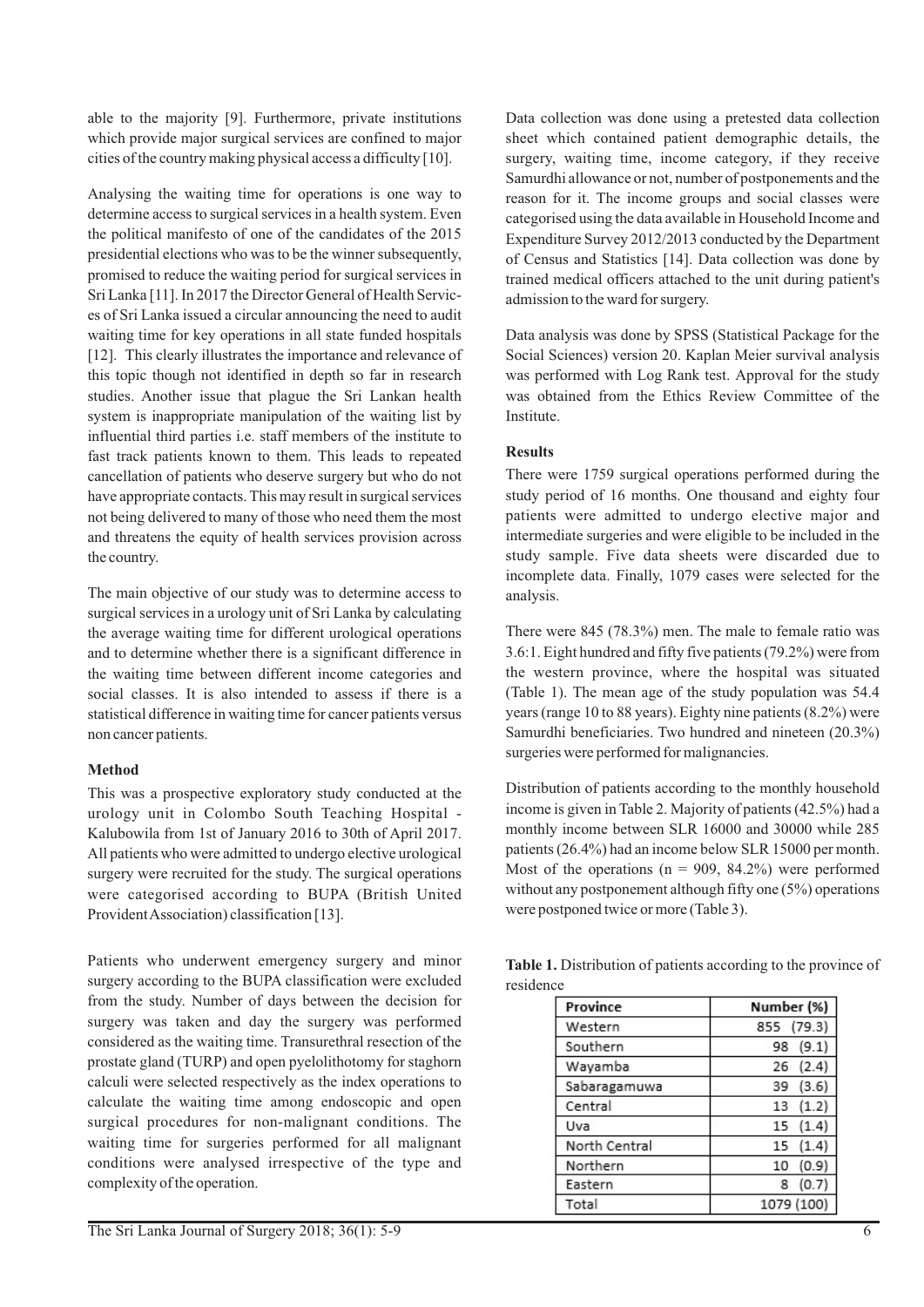| Monthly income<br>(SLR) | Number (%) | <b>Median waiting</b><br>time (days) |
|-------------------------|------------|--------------------------------------|
| < 15000                 | 285 (26.4) | 40                                   |
| 16 000 - 30 000         | 457 (42.5) | 43                                   |
| 31 000 - 50 000         | 234 (21.7) | 36.5                                 |
| >51 000                 | 103 (9.4)  | 30                                   |
| Total                   | 1079 (100) | 40                                   |

**Table 2.** Distribution according to the monthly household income

**Table 3.**Frequency of cancellation of operations

| Number of times | Number (%) |
|-----------------|------------|
| n               | 909 (84.2) |
|                 | 119 (11)   |
|                 | 37(3.4)    |
| 3               | 12(1.2)    |
|                 | 2(0.2)     |
| Total           | 1079 (100) |

The median waiting time for all surgeries was 40 days (Table 2). The median waiting time for malignancies was 20 days compared to 48 days for non-malignancies (p=0.0001). The median waiting time for 82 cases of TURP was 55 days. Fifty nine patients who had open surgery for staghorn calculi had a median waiting time of 125 days.

The median waiting time according to the income category varied from 30 days to 43 days (Table 2). There was no statistically significant difference across different income categories, with regard to the waiting time ( $p = 0.38$ ). The relevant survival curve is shown in figure 1.

The median waiting time for patients receiving Samurdhi beneficiary was 48 days and 40 days for those who do not receiving it. There was no statistically significant difference between these two groups ( $p = 0.29$ ). The relevant survival curve is shown in figure 2.

## **Discussion**

According to the Health Survey 2011 of the Ministry of Health of Sri Lanka, there were 437 operating theatre tables in the country and 933 331 surgical operations were carried out during the year in Sri Lanka [15]. Out of this, 305 573 were major operations. Despite these large numbers, there are long waiting lists for surgical operations in the state funded health care institutes of Sri Lanka. Long waiting times may be due to shortage of resources (surgical beds, lack of medical equipment), lack of operating room time, short staffing or inefficiencies in the organisation of services. Sometimes it may be due to inappropriate overuse of medical services [16]. Excessive waiting times may lead to adverse health effects such as stress, anxiety and morbidity related to the index illness [17]. It may cause patient dissatisfaction and strained patient-doctor relationships and damage the public



**Figure 1.** Survival curve showing the estimated probability of performing surgery and the waiting time of the different income groups



**Figure 2.** Survival curve showing the estimated survival probability and the waiting time of the recepients and nonrecepients of Samurdhi

perception on the health system. The median waiting time for TURP and renal stone surgery were 55 days and 125 days respectively, which could be considered too long and unsatisfactory as most patients who had TURP were having indwelling urethral catheters and patients with staghorn calculi were symptomatic. One way to rectify this would be to build and equip more regional urology units of the country.

In lower income countries and many middle income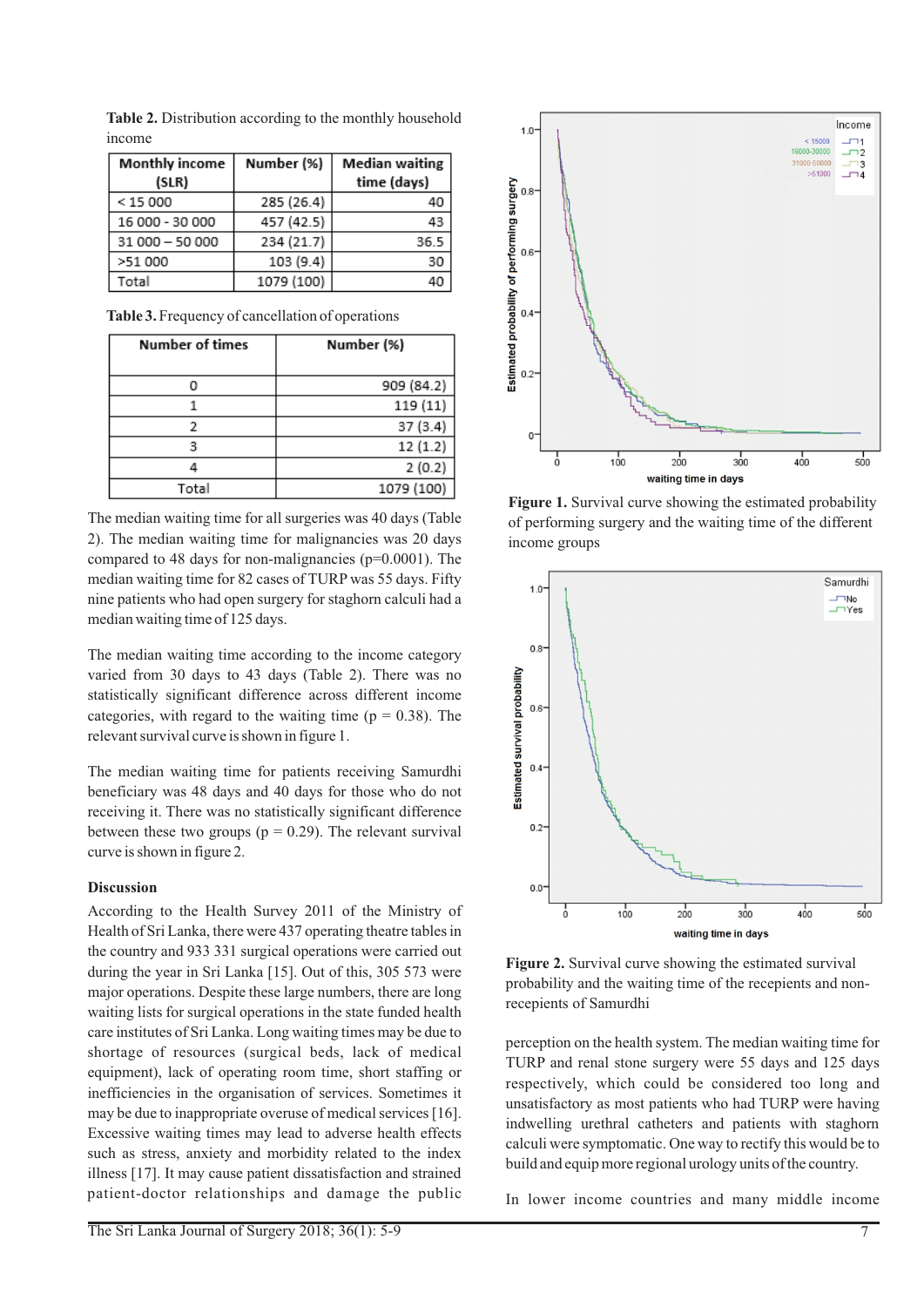countries, access to safe and optimal surgical services for cancer is poor [18]. The median waiting time for malignancies in our study cohort is 20 days. According to the handbook for NHS constitution of UK in 2013, a maximum one month wait is allowed from the date a decision to treat is made to the first definitive treatment for all cancers [19]. We have managed to achieve this target of a developed country despite a heavy case load and limited resources. The bed strength of the male urology ward of Colombo South Teaching Hospital is seven and there is no dedicated female ward for urology.

There is no statistically significant association among different income groups and the waiting time for surgery (p=0.38) (Table 2). Also, the waiting time for surgeries between Samurdhi beneficiaries and those who do not receive Samurdhi remained statistically insignificant (p=0.29). This indicates that the patients' socioeconomic status hasn't had an impact on allocation of dates for surgery, which reflects fair practice appreciating social norms of equity.

The cancellations and postponement rate of elective surgery was 15.8% (approximately 1 in 6 cases). Considering the number of non-minor surgeries performed per day and the number of operating theatre sessions during the study period, it can be assumed that approximately one case is postponed for each list. Although a detailed analysis of reasons for postponement was not done in this study, the causes encountered can be broadly categorised as patient related factors and institute related factors. The common institute related factors were lack of operating time and trade union action by health care workers across all categories. Common patient related factors were inability to turn up on the given date due to various health related and family issues. We need to evaluate this issue in depth and aim at minimising the cancellations further which will enhance the quality of the services in the unit.

Manipulation of waiting periods by patients who are known to staff members of the hospitals and Department of Health is a well-known nuisance in Sri Lankan health care delivery institutes. Even socioeconomic status has been found to induce bias in waiting time [20]. This may result in certain vulnerable and neglected population groups facing the biggest impact posing a threat to the concept of equity in surgical care to all communities. Economically disadvantaged families with a very low income in Sri Lanka are given a monthly stipend called the Samurdhi allowance by the government. According to the results of our study, even the Samurdhi recipients had a waiting time similar to Non-Samurdhi recipients. The percentage of Samurdhi recipients in our study sample (8.2%) was similar to the proportion of Samurdhi recipients in Colombo district (9%), indicating that the urology unit of Colombo South Teaching Hospital caters to a true cross section of the Sri Lankan society while maintaining equity.

In 2007, the Ministry of Health launched a 10 year Health Master Plan. Enhancing quality of service delivery and improving health status of vulnerable populations are two of the eight immediate objectives to be met [9]. It is important to develop models to easily identify deficiencies in the existing system so that corrective measures can be taken to increase the equity of service provision. To achieve optimal resource utilization and enhanced equitable resource distribution for equitable health care service provision, it is essential to identify the existing situation of resource distribution and performance of health system.

Research on health policy and systems such as implementation research is crucial to make what is possible in theory, a reality in practice [21, 22]. Such research studies would describe the real world's context and factors that are either overlooked or not captured by other research disciplines. The results of our study describe the real world scenario in providing uro-surgical services in Sri Lanka. Therefore, Sri Lankan health policy makers should strive to build adequate capacity to meet the current and future needs. This entails significant capital investment in uro-surgical infrastructure and equipment in order to upgrade existing urology units and to establish new units in regional hospitals, which already have trained urological surgeons, whose skills are been underutilised. Furthermore, this model we have used to determine access to uro-surgical services can be used to assess future performance evaluations and determine trend analysis in surgical units throughout the country. Performance evaluation needs to be carried out so that incentives and rewards are attributed accordingly. This would improve the efficiency of the existing health care delivery system using the already available resources.

In this study, the waiting time was calculated among patients who were admitted for surgery. There is a remote possibility that few of the scheduled patients may have undergone surgery elsewhere (drop outs) or may have even died due to their illness or for any other reason. Failure to address this censored data (deaths and drop outs) for the waiting time calculation remains a limitation of this study. However, in real time clinical practice these numbers would be negligible and unlikely to influence findings significantly.

## **Conclusion**

Waiting time for TURP and renal stone surgery in the urology unit of Colombo South Teaching Hospital, Sri Lanka appears to be too long though waiting time for operations for malignancies is on par with the standards and targets in the UK. Socioeconomic status of the patient has no statistically significant influence on the waiting time, indicating equity in the unit policy. The model described in this study can be used by the Department of Health of Sri Lanka to assess access to services in surgical units of the country.